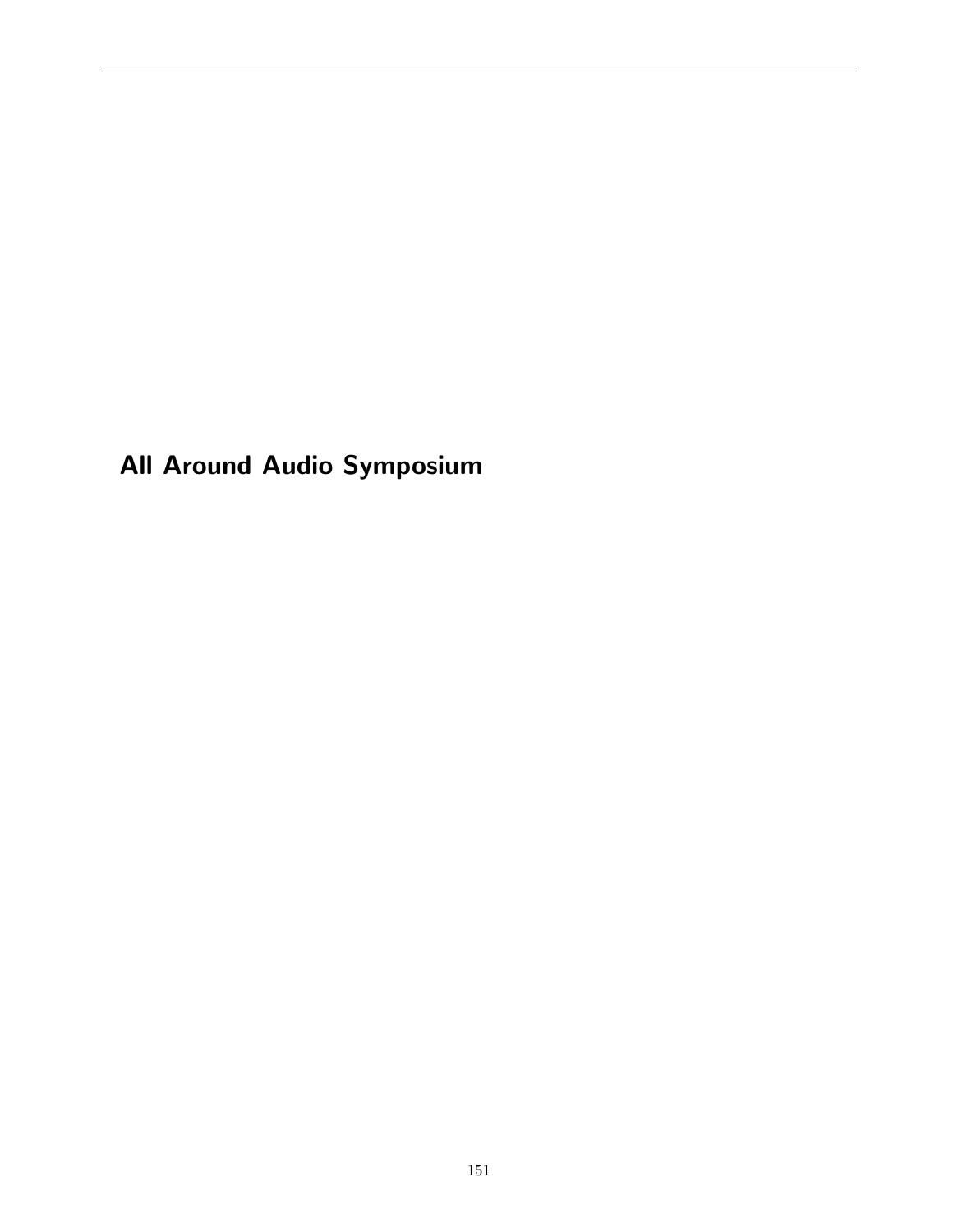# Ultrasonic Communication: Risks and Chances of a Novel Technology

Matthias Zeppelzauer, St. Pölten UAS, AT

The ultrasonic frequency band represents a novel and so far hardly used channel for the communication of different devices, such as mobile phones, computers, TVs, and personal assistants like Google Chromecast. Ultrasonic communication is a promising technology since it requires only a standard loudspeaker and a microphone (as built into our phones) for communication. While offering a number of opportunities for innovative services (e.g. in the domain of Internet of Things), the technology, however, also bears a number risks. Companies like Silverpush employ ultrasonic

### Modular Synthesizer Ensemble

gammon, Vienna, AT

The Modular Synthesizer Ensemble performs with fixed instruments and variable orchestration. 12 Modular Synthesizers provide the starting point for this participatory music project, with the aim to present electronic music live as an ensemble. With the analog Modular Synthesizer the participants are able to shape the process of electronic sound formation by themselves, even with no previous knowledge. Proceeding with the originated sound material we will indata exchange to track users across devices and to collect information about their behavior without their knowledge. In my talk I will present the novel technology of ultrasonic communication, show how it works and which risks and chances are linked to it. Additionally, I will present the project SoniControl which aims at the development of an ultrasonic firewall to protect the privacy of users as well as the project SoniTalk which aims at developing a safe and privacy-oriented protocol for ultrasonic communication.

vent, prove, execute, improvise and compose. A simultaneous prizes of composing and executing electronic music is evolving. The aim of the Project is, to perform the musical result live as an ensemble. The Installation of the modular synthesizers at the hall will be supervised by Gammon and Jessica and Thomas from <http://schneidersladen.de>. <http://www.gammon.at>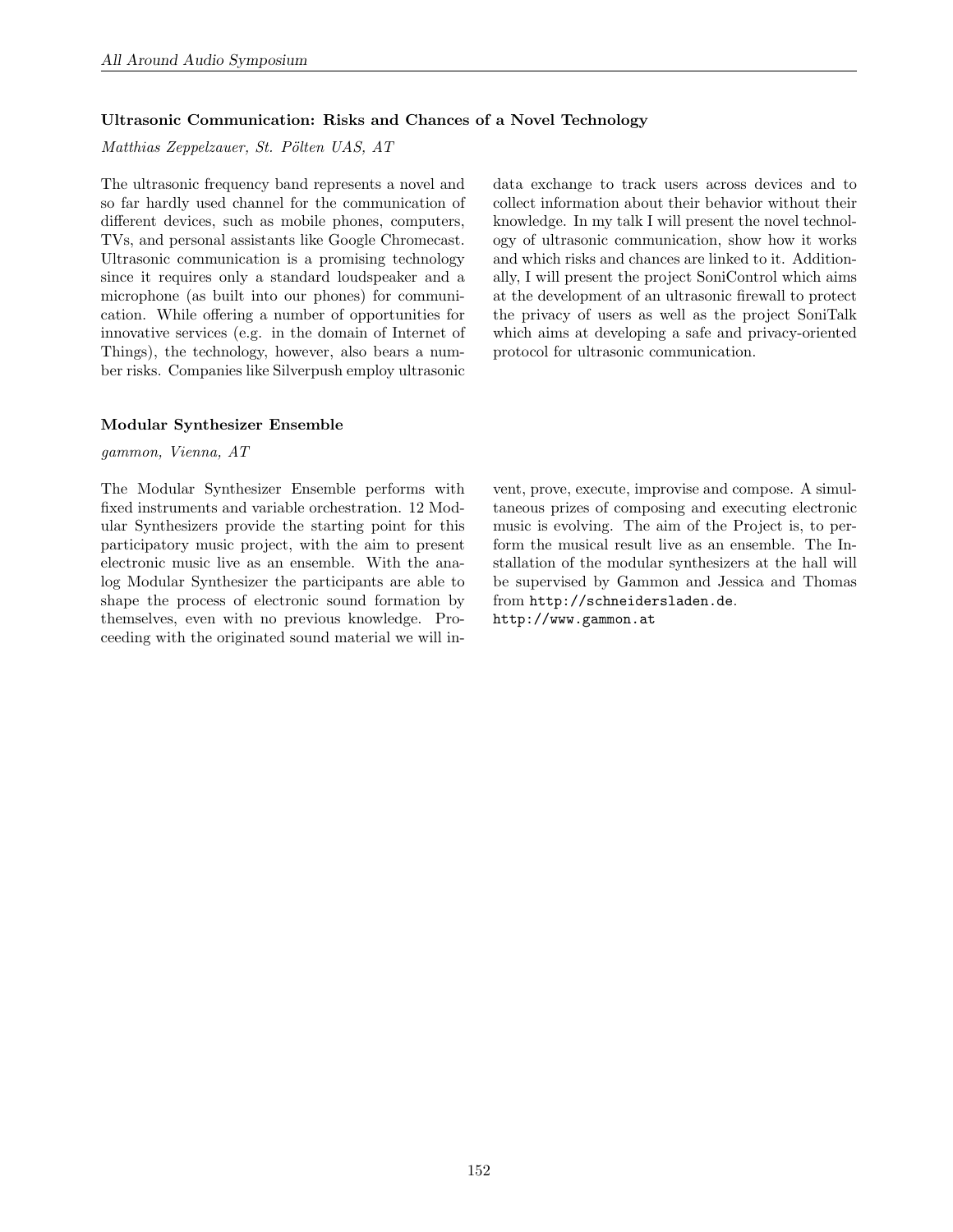## On Models and Pragmatic Features in Digital Musical Instruments

Cornelius Pöpel, Ansbach UAS, DE

The digitalization of objects, methods and working procedures is a big topic in our times. In the field of audio, digitalization has been done in many areas already. A core issue in digitalization is the development of models and their transformation by formalization. According to the model theorist Stachowiak (1973, p. 131) the term "model" can be understood to include three features: a) the feature of mapping, b) the feature of reduction, c) the pragmatic feature. In order to create a model the essentials of an object (which the model maps to) have to be figured out. The model only includes those essentials. Things that are not essential are left out. The question which properties of the object are essential is coupled to what Stachowiak calls "pragmatic feature". The model was created from a specific group of persons, in a specific time and for a specific reason. Given the precondition of the pragmatic-feature-settings in which the model was created and for which the model was of use and so to say valid, the question comes up what may happen to the model in case the pragmatic-feature-setting has changed. What does it mean for a model if persons, time and reason differ in comparison to when the model was created? One of the reasons musicians give for why they do unplugged music is that they want to get beck to the essentials when making music. Since the models implemented in synthesizers were always thought to cover the essentials of tones, sounds and playing an instrument it is questionable in how far the models used in the digitalization of audio really do cover the essentials those musicians are talking about. The digitalization in audio has brought a huge mass of new opportunities in working with sound. According to a seemingly loss of essentials in music it may be seen as a need to do research on qualities in sound that have been forgotten, unseen or lost. One question may be what the essentials are that have not been covered yet. A second question might be what factors play a role when it comes to models that do not cover the essentials needed by musicians. Another question can be in how far this loss plays a role for the younger generation of digital natives who may be more interested in the new opportunities of digital musical instruments than in a loss which does not play a bigger role for them. The paper will cover selected parts of the author's findings when doing research on the development and usage of models for musical purposes with a specific focus on the pragmatic feature. It will include as well results of a study on how digital natives did couple musical ideas with the difficulty of creating a digital musical instrument.

### References

Stachowiak, H. (1973). Allgemeine Modelltheorie [A general theory of models] Vienna, Austria: Springer.

# 3D Audio: Sculpting with Sound - Report on an Artistic Research Project

Sabine Breitsameter, Darmstadt UAS/Soundscape- & Environmental Media Lab (SEM-Lab), DE

Although 3D audio is considered a novel way of producing, the aesthetic desire, and the capabilities for a three-dimensional positioning of sound in the 360 degree sphere can be traced back to the antiquity and even to the time before. Numerous 20th century composers tried to implement their 3D audio 'visions', but the full technological possibility to accomplish sonic plasticity has come up quite recently only by the availability of innovative 3D sound systems. However, applying these systems in a technically correct way does not automatically lead to convincing artistic results. So, what needs to be clarified and explored in order to create plausible artistic 3D audio productions? In this presentation we would like to give an overview on selected topics of our 3D audio artistic research at Darmstadt's SEM-Lab. It assumes that 3D audio needs distinct aesthetic concepts and criteria, in order to prove its necessity, beyond just providing hyped-up versions of already familiar artistic phenomena. Based on the rich cultural history of 3D sound creation, this presentation will point out major categories and main criteria which reflect the specifics of 3D audio. It will point out why the approach given by the concept of soundscape can be crucial. Trendy terms like immersion, tangibility, illusion, and virtuality are questioned and investigated in reference to overused aesthetics, naive realism and the lack of providing the position of critical distancing. We will suggest and point out that a huge artistic potential for specific 3D audio productions can lie in dramaturgical approaches like fragmentization, deconstruction, as well as in the careful conceptualization of auditory materials and their representational potential.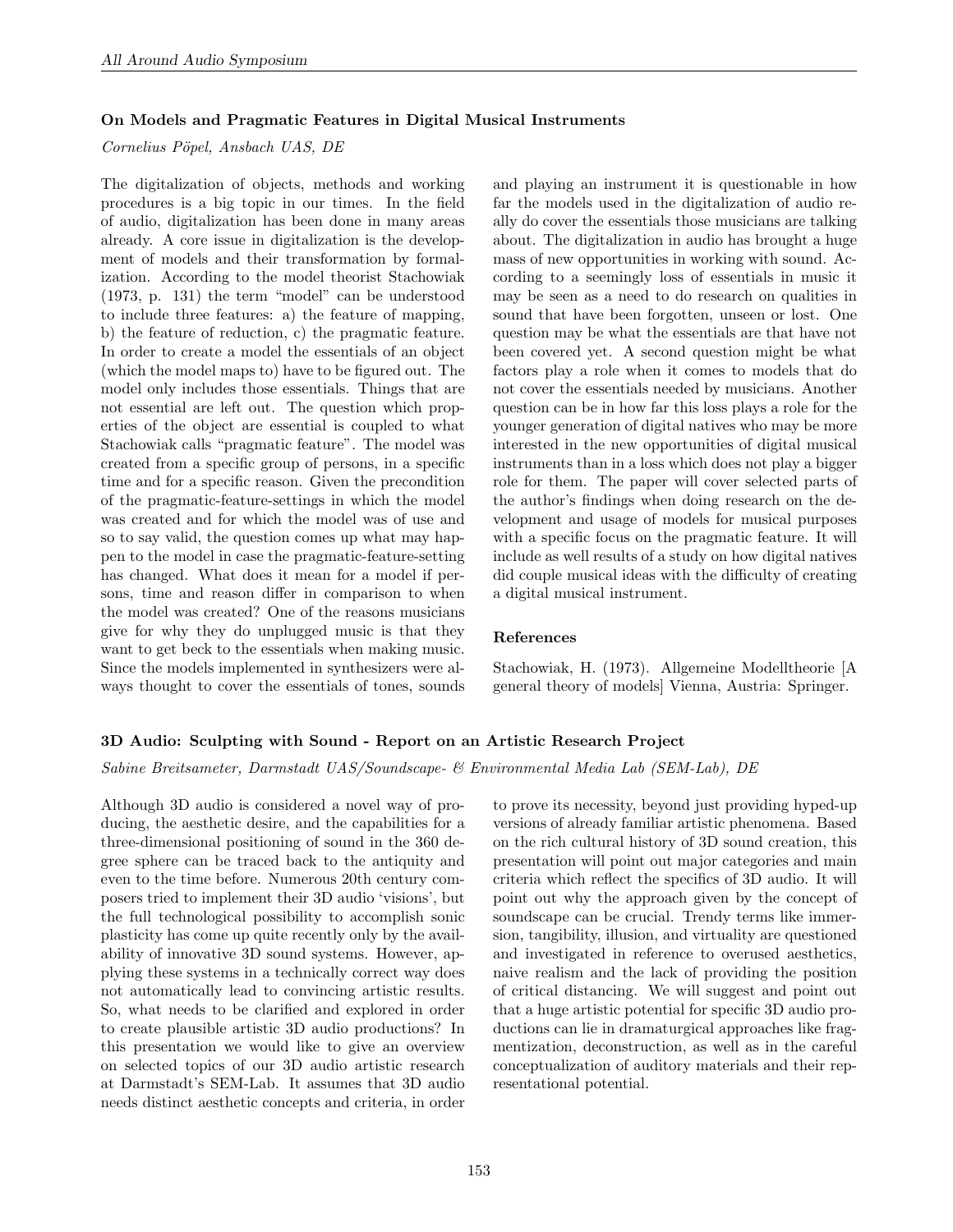### Acoustic holograms: Artistic approach to 3D-Audio

Natascha Rehberg, Darmstadt UAS/Soundscape- & Environmental Media Lab (SEM-Lab), DE

Emerging 3D-Audio technologies locate and treat sounds as three-dimensional, virtual sound sources with a certain position, dimension and shape - acoustic holograms, that provide an increasingly tangible experience (in particular referring to my experiences in working with the SpatialSound Wave System (SSW) by Fraunhofer IDMT Ilmenau, during an ongoing research project at Darmstadt UAS). The emancipation of sound from a speaker is altering the role of the listener, as well as the role of the listening: the frontal stage disappears and the auditory perception becomes an omnidirectional experience, in which the listener interacts with the acoustic environment. With the objective of expanding artistic means of expression by the use of such an Apparatus, this writing situates 3D-Audio within the conceptual framework of soundscape and hints at aspects of conceptualization and practical implementation.

#### Soundscape: concept of 3D-Thinking

Understanding 3D-Audio compositions as soundscapes has many implications for conceptualizing and composing. The term and concept of soundscape refers to the appearance of all sounds in a room, place or landscape within a 360 degree sphere - an acoustic envelop, shaped by all properties of the environment [1][2][4]. Based on the premise, that hearing is an environmental form of perception, it indicates a non-selective, omnidirectional method of listening, which is a prerequisite for comprehensive 3D-Audio composition [3]. Moreover, the associated terminology contextualizes sound in its interdependent relations, identifies functional categories for the elements of a soundscape, such as keynote sound, sound mark, signal sound and provides design-related criteria, that are helpful to (re-)evaluate proportions [3].

The artist as sound architect and choreographer The arrangement of virtual sound sources creates figures, structures and forms – an architecture of sound, in which artistic intentions are expressed through construction, deconstruction and transformation of spatial relations. Thus, perspective and proportions are crucial criteria and fundamental design issues. From a conceptual viewpoint, the perspective significantly determines, whether the listener literally is immersed or in a more distant position. The implementation assumes a material concept, which takes in account the object-based production principle: sound is not assigned to a certain speaker, but to a to an object, that is positioned via graphic interface or other, even interactive devices. Objects consist of audio signal and meta-data (room-coordinates and other data) [5]. Meta-data potentially can be delivered by any device or software (sensors or game engines). The container-format technically allows to define various parameter as meta-data, such as volume or sound effects. The audio material constitutes the microstructure (inner structure) of a virtual sound source, which may contain a single note or a whole soundscape. A collapsing tree thus can be implemented as one virtual sound source (e.g. a distant event) or as a complex figure: a spatial construct of several virtual sound sources (e.g. an immersive situation). As overlapping sounds in an audio file cannot be spatially separated, a distinguished spatial polyphony requires thoughtfully prepared audio material. The collapsing tree also hints at the expanded possibilities of artistic expression through motion of sounds. Beyond illustrative or narrative aspects, sonic motion performances can generate fascinating, unheard structures and forms advanced features such as programmable motion patterns prospectively enable to animate sound like a choreographer and therefore intensify a media-specific aesthetic.

### Conclusion

Through holographic spatialization of sound, polyphonic textures and figures acquire a sophisticated manifestation. Moreover, the object-based production is best suited for interactive settings. Consequently, 3D-Audio offers the potential to create new forms of sonic or multimedia art with more holistic notions of auditory experience [4]. The soundscape approach is a valuable tool to develop dramaturgical expressiveness of spatialization, that goes far beyond reproduction or naturalistic, simulative and illusionary representation. It's a whole field of artistic exploration to create appropriate, object-oriented implementation methods. It's up to us, the forward-listeners, to take 3D-Audio as a gift to create an artistic and social value.

#### References

[1] Sabine Breitsameter, Hörgestalt und Denkfigur – Zur Geschichte und Perspektive von R. Murray Schafers Die Ordnung der Klänge. An introductory essay in: R. Murray Schafer, Die Ordnung der Klänge. Eine Kulturgeschichte des Hörens (published and translated by Sabine Breitsameter), Mainz – Berlin: Schott International, 2010.

[2] Schafer, R. Murray, Voices of tyranny: temples of silence, Ontario, Canada: Arcana Editions, 1993.

[3] Sabine Breitsameter, Sculpting with Sound: 3D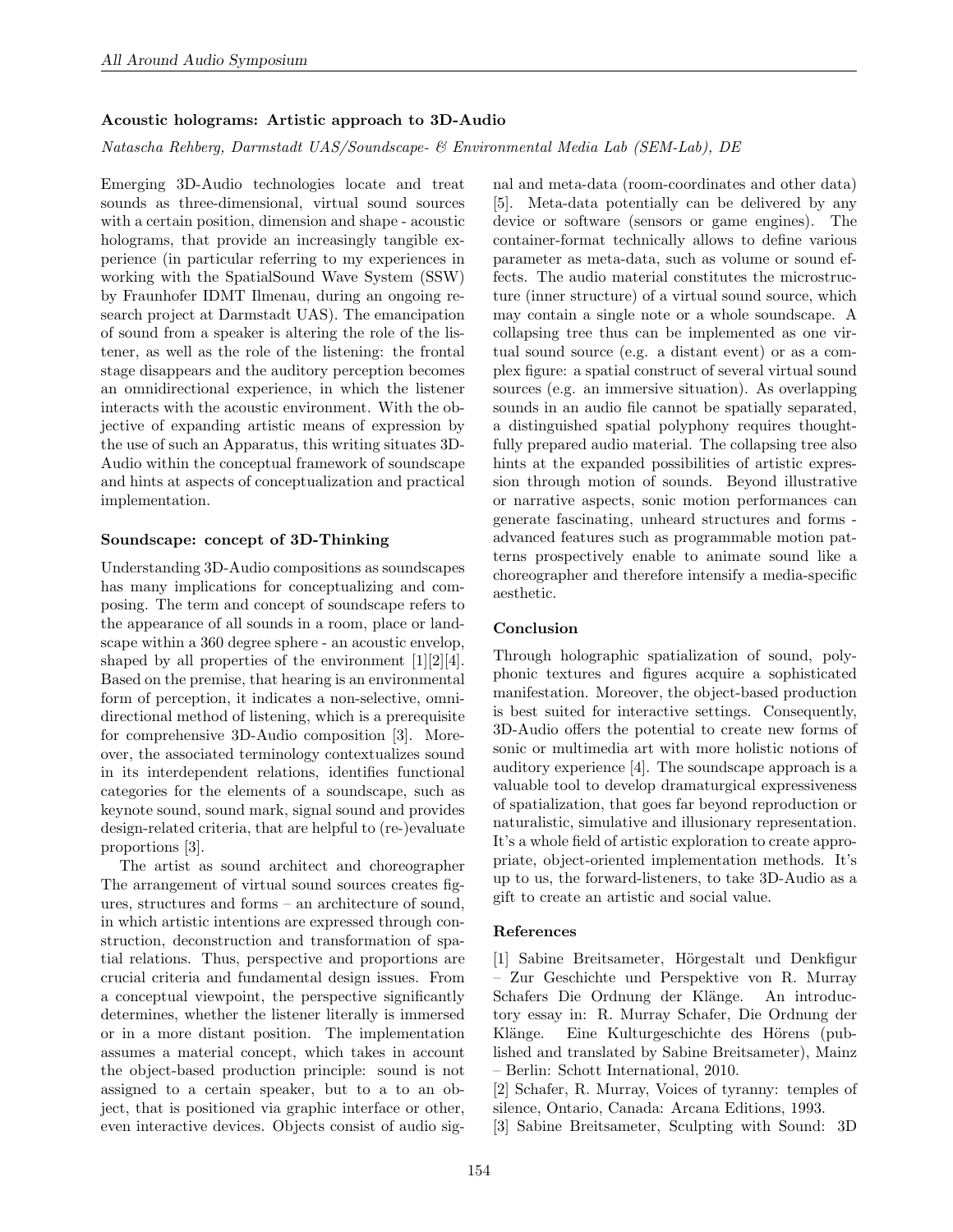Audio and Its Aesthetic Specificity - Selected Problems from an Artistic Research Project, in: Proceedings of Sweep - Symposium on Sound Research at the University of Kassel, May 18-19, 2016 Kassel, Germany, 2016.

[4] R. Murray Schafer, Die Ordnung der Klänge. Eine Kulturgeschichte des Hörens (published and translated by Sabine Breitsameter), Mainz – Berlin: Schott International, 2010.

[5] Jürgen Herre, Johannes Hilpert, Achim Kuntz, Jan Plogsties in: MPEG- H Audio-The New Standard for Universal Spatial / 3D Audio Coding, AES 137th Convention, October 2014.

[6] Milena Droumeva, Understanding immersive Audio: A historical and socio-cultural exploration of auditory displays, in: Proceedings of ICAD 05-Eleventh Meeting of the International Conference on Auditory Display, Limerick, Ireland, July 6-9, 2005.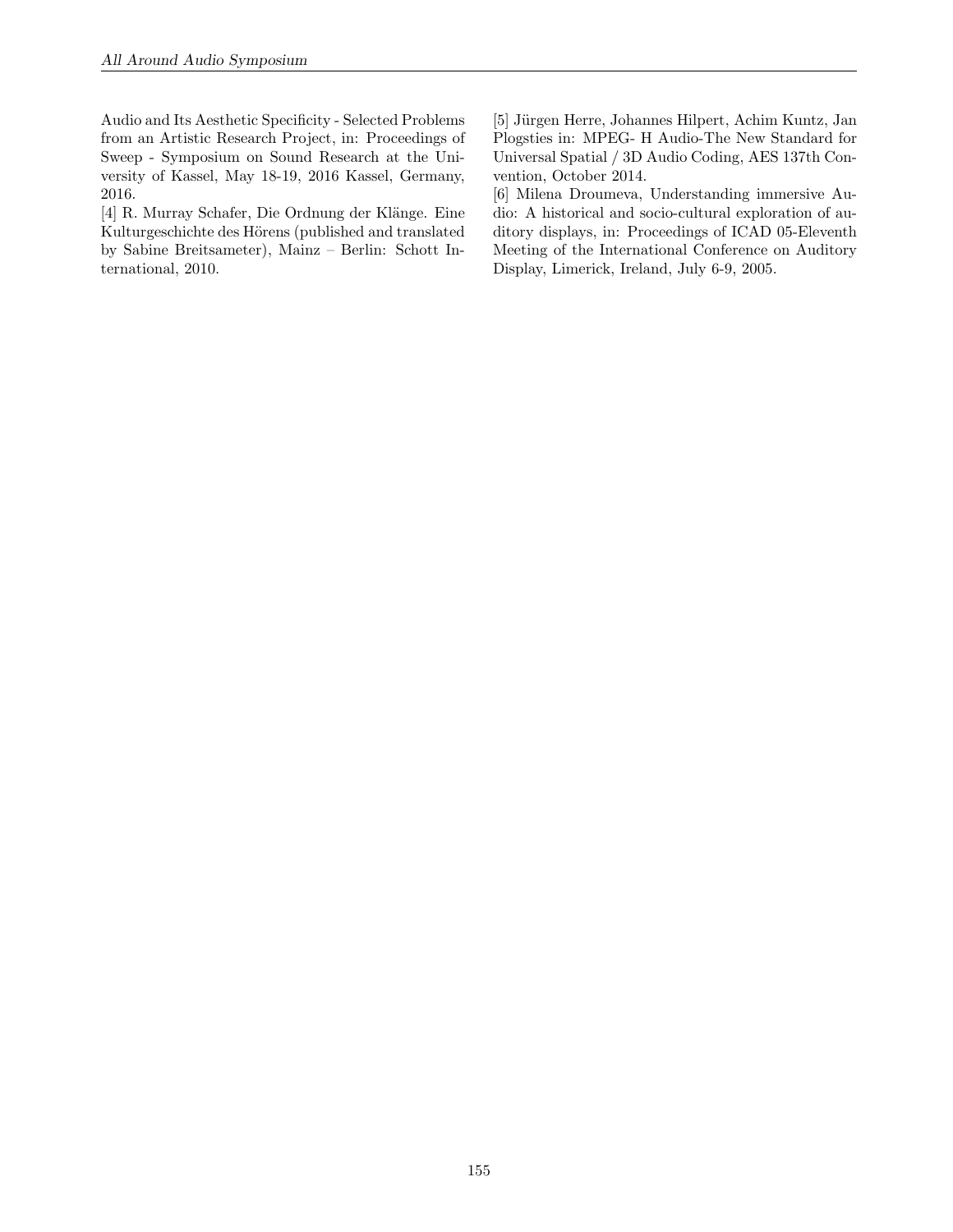## Steps Toward an A/R/Tography of Sound

Hans Ulrich Werner / HUW, Offenburg UAS, DE

## AllKlang

Qualitative scholarship, artistic research, and research-based learning bring together insights from practice and experience. In the autoethnography of own auditory workshops, and of the cultures of other studios, I evaluate the new interdiscipline of sound (studies) and extend it with ideas for practice and theory, from the (still unknown)  $a/r/tography$  to a future a/r/tophony: artistic research in music and through sound composition, radio art and visual music.

## EinKlang

The waveform symbolizes artistic research as a complex resonance in music, sound composition, and radio art. The picture was taken by Dan Curticapean at the Technorama in Winterthur. Curticapean is a physicist with a passion for art, who does research in photonics and creates through photography. His image highlights the interweaving of the methods of perception: through sound itself, in the highly developed discipline of sound art, and as the core of our work in all media, including those as yet unknown to us.

# VielKlang

In the medium, sound unfolds as both a material and a workflowmadeupofmatter, in timeandspace, fromsoundscapetosound design, from perception to form and effect. Early soundscape models and "acoustic communication" (Truax 2001) encounter the now global phenomenon of sound studies: from natural to technological sound, cultural to societal audio image, always characterized by mediality, mediation, mediology, mediamorphosis (Smudits 2002). As a system, such transformation is a whole, but also fractal, in the practice of many sound artists, researchers, and educators. The Canadian discipline of a/r/tography is an especially intensive explora- tion of the trio of a/rtist, r/esearcher, and t/eacher, with the transitions between them deliberately included (Werner 2015). It proceeds from the sound-generating person to his or her aural environment, from sonic moments to sonic spaces: from research to creation, analysis, synthesis, and experience (cf. Dewey 1934). The composer Murray Schafer – the "great ear of Canada," as Klaus

Schöning called him – titled his 1977 artistic instruction manual The Tuning of the World; in Sabine Breitsameter's 2010 translation, this became Die Ordnung der Klänge (The ordering of sounds). The two complement each other, becoming a third thing. The triad of practice, forward-thinking inquiry (Krippendorff 2011), and education keeps us close to the protagonists and lends itself to autoethnography as well. There are also connections here to ideas on the activity of music (Stroh 1984), "reflection-in-action" (Schön 1983), and learning through research (Huber 1970). Similarly, the thematic emphasis on "Künstlerisches" Forschen in der Musik" (Artistic research in music) at the University of Münster Conservatory) does not come across as a variation on the global theme of artistic research as new system (currently on the rise in Germany as elsewhere); the verb form (forschen) foregrounds doing. The focus is on aural activity; what matters is audio art and the auditory in a broader concept of music and sound, rather than a general account of a future system of art and research. We are exhorted to "follow the actors" (Latour 2005, 12) – a call embodied by the sociologist of music Howard S. Becker in his decades of practice as teacher, researcher, and jazz musician. This gives rise to transitions in which "the actions of the scientist begin to approach artistic action" (Hildebrand 1994, 13). With Germany's longest-running series of media-research publications, the University of Siegen's MuK (Medien und Kommunikation), I have been experimenting with methods of analysis and "microtheories" on ways of presenting, describing, and dealing with sound. As an active participant, I query practitioners who work as scholar/artist/ educators (few of whom identify themselves as such). Basic research, too, is increasingly coming into contact with the aural: see for example Max Ackermann's 2003 dissertation on the "culture of hearing," or the symposium on "audio media cultures" held at Siegen in 2010 (Volmar and Schröter 2013). This reflection of sound as theorem has the potential to affect the creative act and the creators themselves. In the triad of content and aesthetic, communication and organization, and technology and actor, it can be put into practice in any studio and any sound. In dialogues and diagonals, the materiality of sound meets its mediality: temporality plus mediation (Debray 1996), sonic space plus culture and mediamorphosis.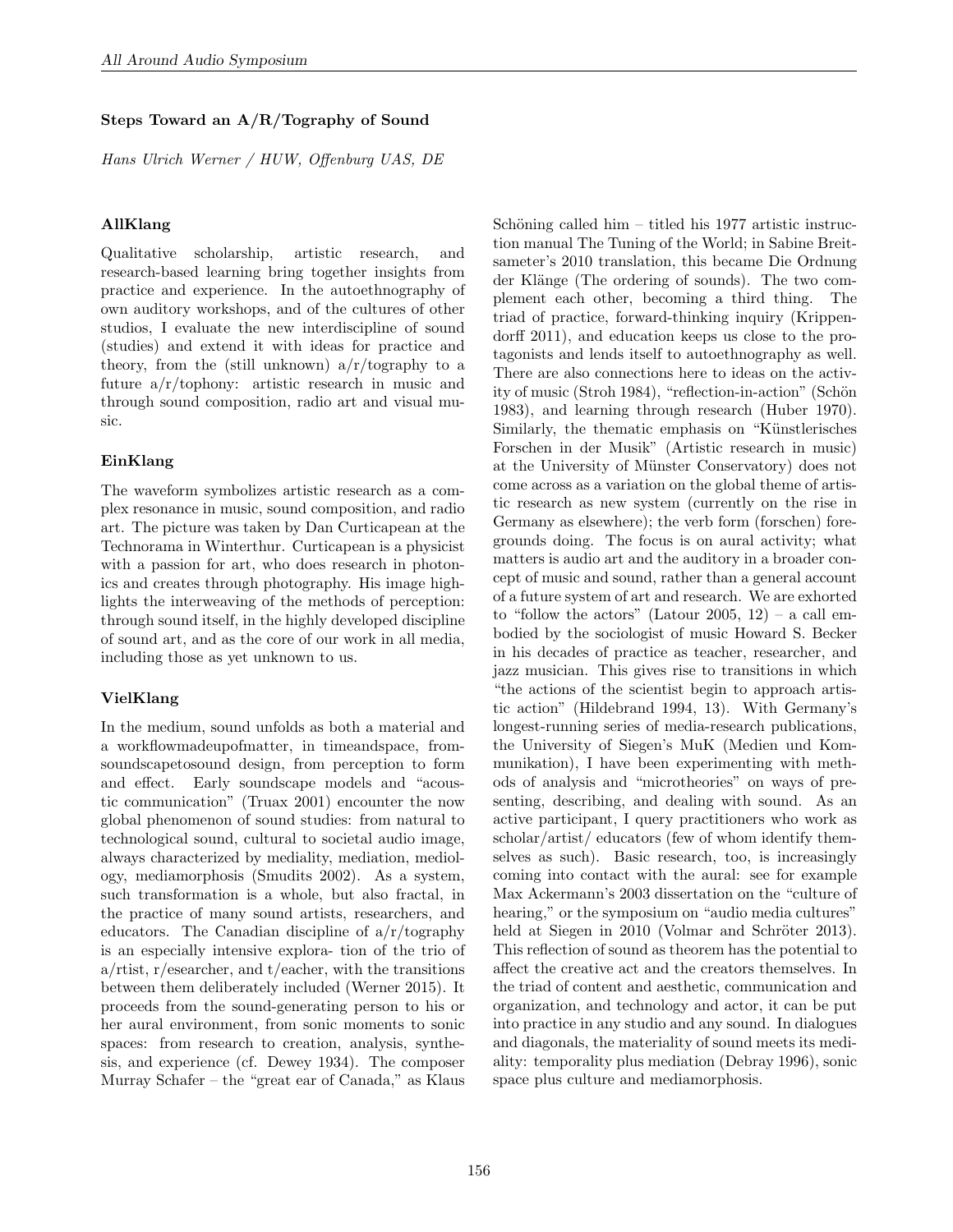# Situating Performance in the Performing of Situation: The Effect of Situational Context on Performer Expressivity

Hans-Peter Gasselseder, Maria Kallionpää, Aalborg University, DK

How to articulate what is believed to be the fundamental artistic idea, and more arguably, the representative character of a state of mind or situative quality that is ascribed to a music composition? Apart from actually applying the operating instructions of a score to an instrument, several aspects of acoustic scene, ergonomics, attention focus and mood need to be taken into account when adapting to the situative affordances of a particular piece of music. But what if a performer lacked intuition and expertise to adapt to these contextual variables? Or in other words, what if one lacked the ability to adapt the handling of an instrument in different contexts or under varying acoustic conditions? Interpreting the current situation and selecting an appropriate action in a real-time performance setting often proves to be a challenging task. This is even more the case when thoughts and actions require an extra step of mediation [the instrument]. In order to bypass this step towards non- mediated representations of control, extensive practising allows

the building of mental models detailing interactional patterns that are implicitly activated by environmental cues. The detection of these cues may vary depending on a performers' awareness of situational context; a cognitive representation of how we relate to our surroundings and give purpose to actions. Thus, we expect situational context to affect mental models of performer-instrument interactions and expressivity. In order to test this hypothesis, we examined to what extent specific parameters of acoustic scenery alter a performers' rendition of contemporary piano works. Utilising a combination of binaural DSP microphone/earphone setup, we were able to present subjects with life-like, immersive acoustic sceneries decoupled from their visual appearance. Data gathered from audio- and MIDI recordings as well as focus interviews with seven professional pianists illustrate how alterations of spectral- dynamic features and room acoustics affect the performing under varying situational demands.

### When More is More: How to Supersize Musical Expression

Maria Kallionpaa, Hans-Peter Gasselseder, Aalborg University, DK

"Super" or "hyper" instruments are sometimes mentioned within the discussions among musicians but both terms are used relatively flexibly. Whereas some composers and performers refer to them with regards to certain software (for example, the hyper score software by Machover), our research regards the "super instrument" as a piece-specific concept or phenomenon. Rather than referring to any particular instrumentation or technological solution, the super instrument comes to be defined as a bundle of more than one instrumental lines that achieve a coherent overall identity when generated in real time. On the basis of our own personal experience of performing the works discussed at this lecture concert, super instruments vary a great deal but each has a transformative effect on the identity and performance practice of the pianist. An increasing number of composers, performers, and computer programmers have thus become interested in different ways of "supersizing" acoustic instruments

in order to open up previously-unheard instrumental sounds. This leads us to the question of what constitutes a super instrument and what challenges does it pose aesthetically and technically? We argue that the essence of the super instrument lies in the enhancement of the technical and expressive capabilities of the performer and composer, as well as in the better interaction between the performer, instrument, and liveelectronic systems in a concert situation. Our presentation explores the effects that super instruments have on the identity of a given solo instrument, on the identity of a composition and on the experience of performing this kind of repertoire. The purpose of this lecture concert is to showcase the essence and role of piano or toy piano in a super instrument constellation, as well as the performer's role as a "super instrumentalist". We consider these issues in relation to case studies drawn from our own compositional work and a selection of works by other contemporary composers.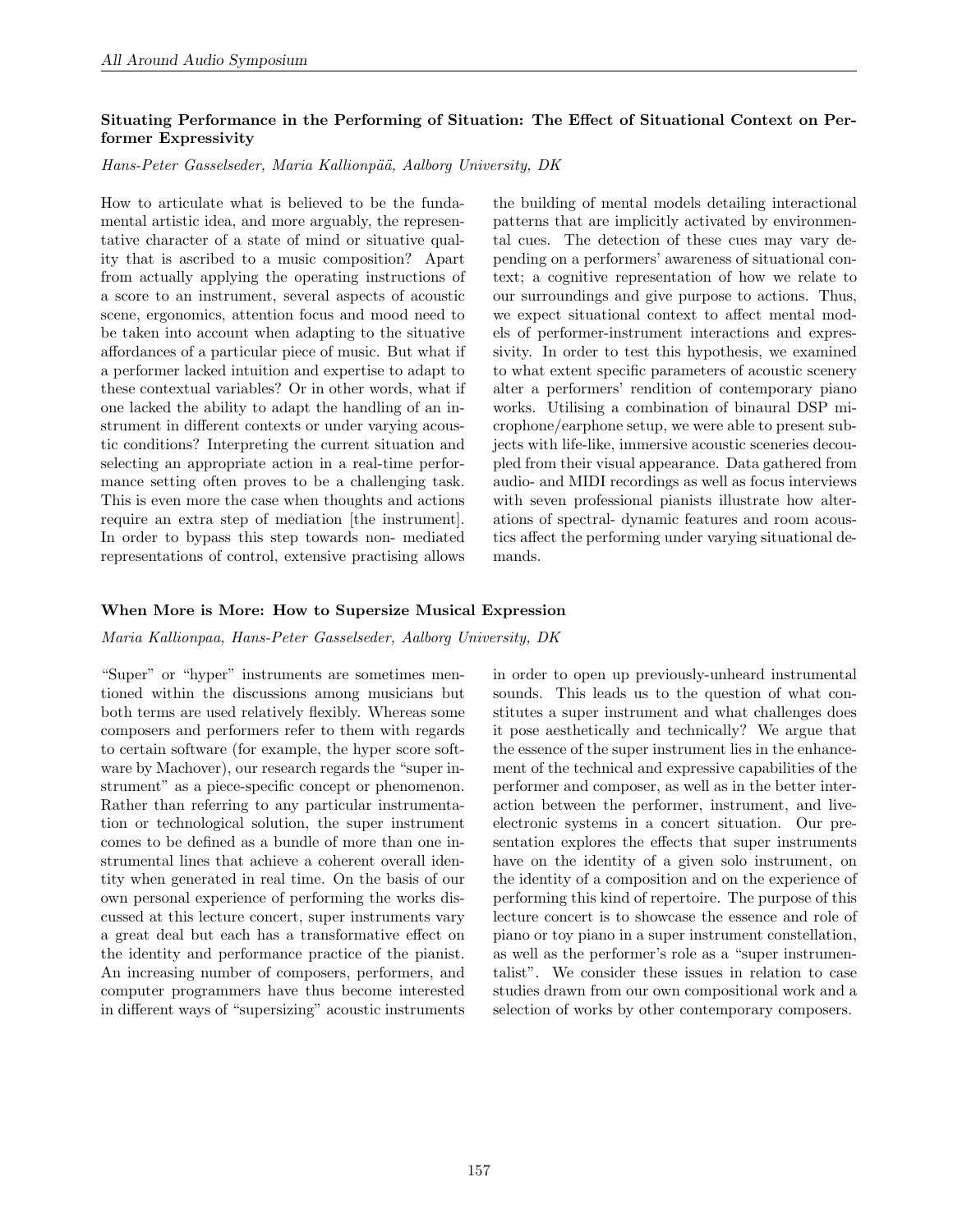## Breaking The (Imaginary) Wall between Performers and their Audience in Live Music

Oliver Hödl, University of Vienna, AT

Breaking The Wall is a research project at the intersection of art and technology in live music. Its goal is to explore how to use technology to involve the audience in live music performances, or metaphorically speaking, how to break the imaginary wall between performers and their audience in live concerts. The project is a collaboration between the Vienna University of Technology, the University of Applied Arts Vienna and the University of Music and Performing Arts. Throughout the project, the research team and the involved artists developed four performances. These four performances were showcased at the music-event Breaking The Wall in Vienna in June 2017 and two of them additionally at the Ars Electronica Festival 2017 in Linz. During their concerts, the three musicians Electric Indigo, null.head and Johannes Kretz call for participation in the interplay of artist, audience and technology. The artists played electronic, electro-acoustic and industrial music and the audience participated through robots, smartphones and laser tracking. The fourth performance was not music-based and provoked the audience to make them aware of surveillance aspects in technology-mediated audience participation. This talk presents the development process of the performances and the actual technologies used for the concerts. Furthermore, you learn about the results of the scientific evaluation and how to use the new knowledge in future projects around technology-mediated audience participation.

# Line & Hemisphere – A Hybrid Studio Setup for Immersive Experiments in Spatial Audio and Music

#### Paul Modler, Hochschule für Gestaltung Karlsruhe, DE

The development of new audio reproduction systems are based on multichannel speaker setups to apply recent distribution techniques such as Higher Order Ambisonics (HOA), Vector Based Amplitude Panning (VBAP) or Wave Field Synthesis (WFS). The presented studio setup aims to combine audio projection approaches to provide a test bed for experiments in order to investigate new possibilities of increased immersive perception of spatial audio and music. For this a hemispheric speaker setup is extended with a horizontal linear speaker arrangement. The hemispheric setup is based on standard high quality active loudspeakers, whereas the WFS is based on multi speaker boxes combined with 16 channel audio amps developed as a low budget feasibility study. According to the number of channels the system can operate from one CPU or of two remote CPUs controlled through network sockets. The system is implemented in a standard class room with no or very basic acoustic treatment, to showcase achievability with restricted resources found in normal environments.

# AudioAllAround: Immersive Audio – Evolution of Techniques and Tools

Martin Mayer, Diana Mayer, Mister Master, Klosterneuburg, AT

This short talk about our work in the last 20 years, wants to show the evolution of our techniques and tools by presenting individual projects. The spectrum ranges from early experiments with analog 4-channel technology, through large scale outdoor opera productions, to recordings and concerts in full 3D Audio. Today's technologies provide a level of realism being impossible until recently. This opens up new areas beyond obvious applications in music, theater, cinema, TV, museums and exhibitions, which were our main-fields of interest in the past and present. But immersive audio is now also increasingly gathering interest from areas such as recreation and health-care, with promising new approaches in therapies against dementia, tinnitus and different phobias in artificial but completely realistic 3D audio wave-fields. Our new ATMIX 3D Audio Lab has opened it's doors in early 2017 as a new space to experience, experiment and evaluate in a full-dome speaker setup using WFS and other immersive technologies and formats.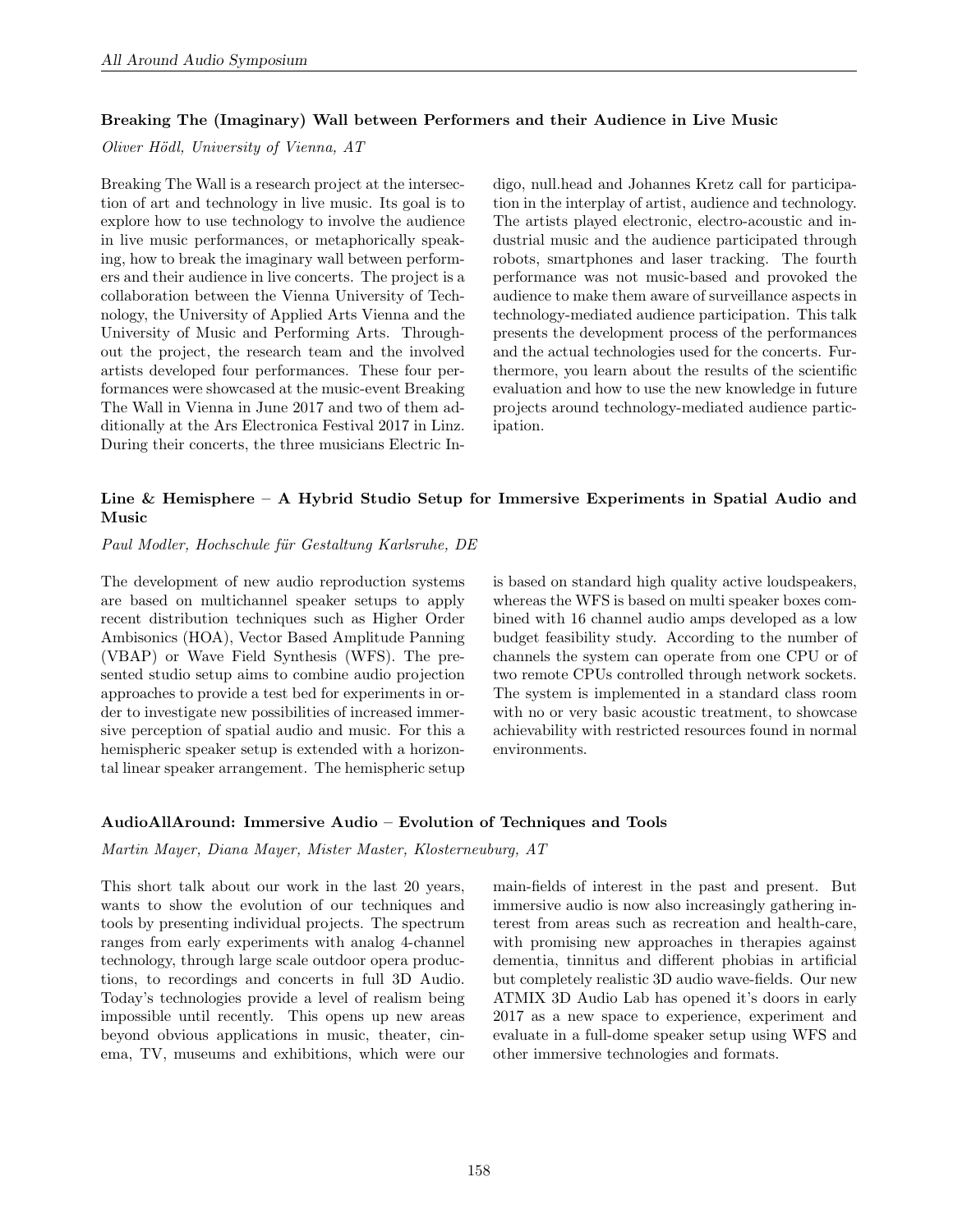### MED-EL Hearing Implants and the Science Center AUDIOVERSUM in Innsbruck

Eckhard Schulz, Ewald Thurner, MED-EL GmbH, Innsbruck, AT

The sense of hearing is besides the important aspect of human communication and interaction also a major channel to express our emotions. The sophisticated anatomy of the ear (outer, middle and inner ear structures) plays an important role in processing sound information. Hearing loss is caused by damage to one or multiple parts of the ear. The sense of hearing is the only human sense, which can be replaced and/or reproduced by means of technology. Hearing implants may enable relief for those affected by hearing loss. The Austrian company MED-EL with its headquarter in Innsbruck, dedicated the past 27 years of focused research to overcome the barrier of hearing loss by developing an innovative and wide-ranging product portfolio. The commitment of its founders, Ingeborg and Erwin Hochmair, in fostering a company culture of excellence, advanced MED-EL to the industry's technology leader in implantable hearing solutions for a variety of indications. The ScienceCenter AUDIOVER-SUM, which opened in 2013, was initiated by MED-EL and aims to raise awareness for hearing loss among the society by giving a combination of medical, technical, educational and art exhibitions with regard to the sense of hearing. The AUDIOVERSUM is unique in Europe and fascinates its visitors with interesting facts about hearing and the accompanied senses. The learning objectives of the given presentation comprise the anatomy of the ear and the physiology of hearing, different types and degrees of hearing loss and how they can be treated with MED-EL hearing implants, as well as the interactive ScienceCenter AUDIOVERSUM in Innsbruck with its various exhibitions. The presentation will be held by Dr. Eckhard Schulz, former Managing Director of MED-EL Germany and founder of the AUDIOVERSUM and by DI Ewald Thurner, Area Manager of MED-EL Vienna.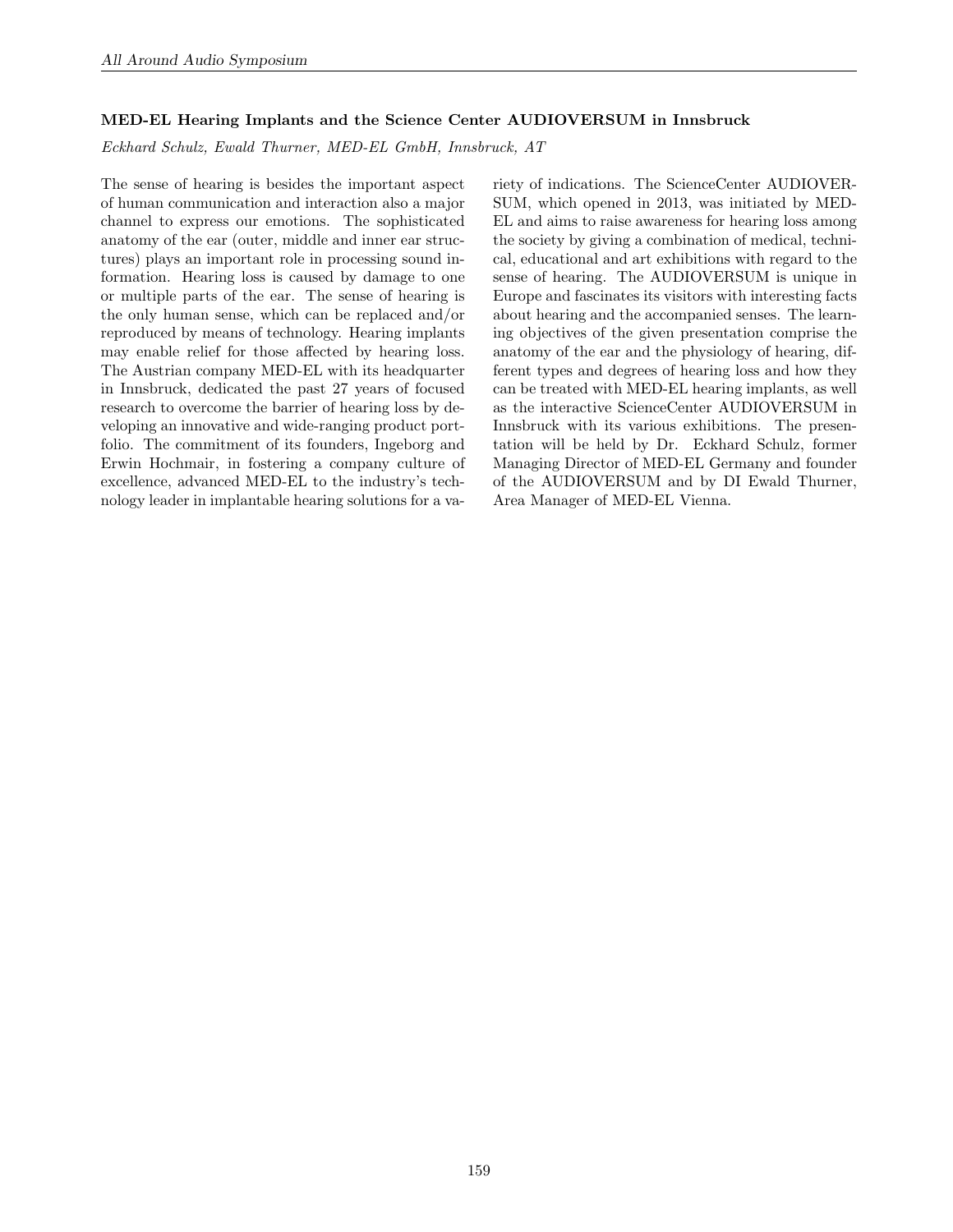# Heart Sound – how sound and radio can help to improve the relationship between people with dementia and their carers

### Christine Schön, Berlin, DE

Imagine the sound of happily screaming children, splashing water, a light breeze and chirring crickets. Can you feel the summer? Now imagine the sound of a stiff breeze blowing the icy branches and crunching steps in the deep snow. Can you feel the cold? Sound translates directly into an emotion. The ear is a very sensitive organ: hearing is the first sense we develop in the womb and from this point onwards our ears can never be closed again. Sounds are deeply rooted in us – when we listen to a familiar sound, it triggers an emotional memory. That's why sound is so suitable for people with dementia whose reactions to emotional stimuli are much stronger than to cognitive ones. Collective listening is a very familiar thing for today's elderly: in their youth, radio was the most common medium – families and friends got together to listen to entertainment programmes, sportscasts and concerts. Dementia – The current situation: 46.8 million people worldwide live with dementia; due to estimations it will be 131.5 million in 2050 (statistic presented at the Alzheimer Europe Conference 2017). In Germany, there are 1.5 million people living with dementia. The German Alzheimer Foundation estimates that this number will have reduplicated itself by 2050. Every year, 300.000 people are diagnosed with dementia. This effects their friends, family and carers, too. People with dementia have the right to live a fulfilling life with their impairments and to play an active role in society. To ensure this, there need to be offers specially tailored to their needs and capabilities. It can be very difficult for carers and relatives to get into emotional contact with people with dementia who often live in their own world. Motivated by this challenging situation we developed Hörzeit – Radio wie früher ("Listening Time – radio like in the old days") and Herzton ("Heart sound"). The major concern of our sound projects is to strengthen the relationship between people with dementia and their carers.

## How do "Heart Sound" and "Listening Time" work?

Hörzeit – Radio wie früher is a worldwide unique radio programme especially designed for people with dementia. It is produced in the style of the 1950s radio entertainment shows. Each programme focuses on a different subject, such as children, travel and professions – timeless topics to delve into a conversation with people with dementia. Christine Schön and Frank Kaspar lead the listeners through the programme; they speak about their personal experiences – about their children, their most impressive journeys or their dream jobs. They present sound collages, feature reports, famous pieces of music, proverbs and rhymes. The presentation converts the communication techniques of validation: it applies a genuine and deep appreciation of people with dementia, takes them seriously with their feelings and emotional states and doesn't give too much information. Helga Rohra, a person with dementia, has a regular column in every issue. The programme for people with dementia is around 50 minutes long; a following programme for relatives and caregivers is around 20 minutes long. In this second programme Schön and Kaspar review books, films and games, present institutions and interview experts ([http://www.hoerzeit-radio-wie-frueher.](http://www.hoerzeit-radio-wie-frueher.de) [de](http://www.hoerzeit-radio-wie-frueher.de)). The non-profit sound-based web portal Herzton ("heart sound") helps to activate people with dementia individually using all acoustic means: e. g. self-sung songs, dialects, interviews with contemporary witnesses and easy accessible soundscapes. They are recorded and produced by sensitive journalists, sound artists and musicians. Relatives and caregivers can select pieces individually for the people with dementia entrusted to their care: for example people who grew up in the countryside may enjoy the sounds of a farm; for someone from Bavaria, it might be a pleasure to listen to a story told in the Bavarian dialect. Herzton will be launched in late December 2017 (<http://www.herzton.org>).